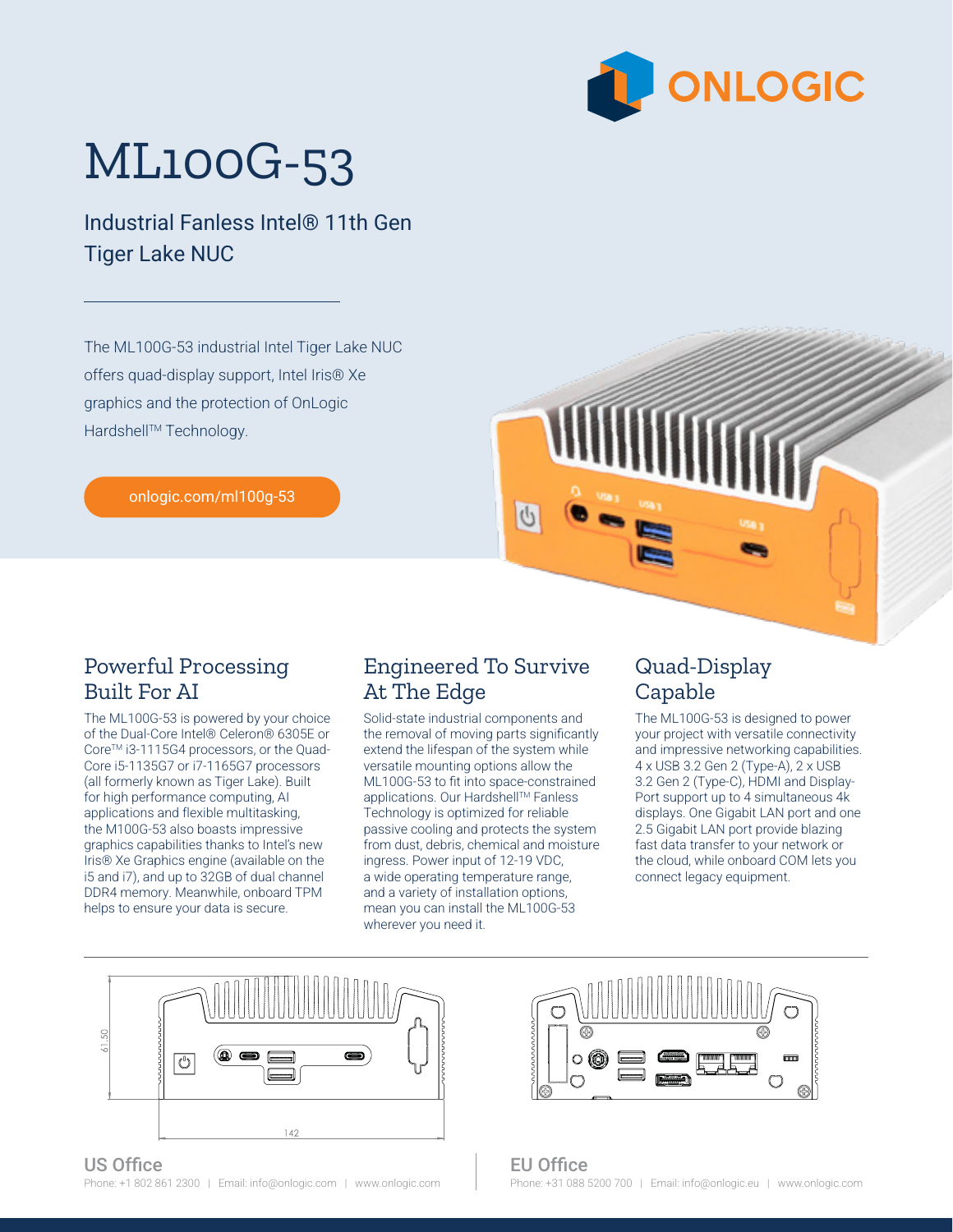

| <b>System</b>                   |                                              |
|---------------------------------|----------------------------------------------|
| Processor                       | Intel 11 Gen (Tiger Lake-UP3)                |
| Processor Speed                 | 1.8 GHz<br>4.10 GHz<br>4.20 GHz<br>4.70 GHz  |
| Processor Socket                | Onboard (BGA)                                |
| Processor Generation            | Tiger Lake                                   |
| Processor Cores                 | $\overline{2}$<br>$\overline{A}$             |
| Chipset                         | Intel MCP                                    |
| Graphics/GPU                    | Intel UHD Graphics<br>Intel Iris XE Graphics |
| Memory Type                     | DDR4                                         |
| Memory Capacity                 | 32 GB                                        |
| Memory Speed                    | 3200 MHz                                     |
| Memory Slot Count               | $\mathbf{1}$                                 |
| Number of Displays<br>Supported | 4                                            |

| <b>Expansion &amp; Features</b> |                                                                               |  |
|---------------------------------|-------------------------------------------------------------------------------|--|
| <b>Expansion Options</b>        | 1x M.2 2230 E-key                                                             |  |
| Storage Options                 | 1x M.2 2242/60/80 M-key (SATA)                                                |  |
| <b>LAN Controller</b>           | Intel I219LM with 10/100/1000 Mbps<br>Intel I225LM with 10/100/1000/2500 Mbps |  |
| System Monitoring               | Infinion SLB9670VO2.0                                                         |  |
| Input Voltage                   | $12 - 19$ VDC                                                                 |  |
| Power Input                     | DC jack                                                                       |  |

| <b>Mechanical</b>  |                                                                    |  |
|--------------------|--------------------------------------------------------------------|--|
| Dimensions (WxHxD) | $142 \times 62 \times 107$ mm<br>$5.6'' \times 2.4'' \times 4.2''$ |  |
| Mounting Options   | DIN-mount (included)<br>VFSA-mount<br>Wall-mount                   |  |
| Case Type          | Compact<br>Fanless                                                 |  |
| Case Material      | Aluminum Extrusion<br>Steel                                        |  |

| Rear I/O    |                                                      |  |
|-------------|------------------------------------------------------|--|
| <b>USB</b>  | 2 USB 3.2 Gen 2 (Type A) ports                       |  |
| Video       | 1 DisplayPort connectors<br>1 HDMI port              |  |
| Other       | 1x1 Gb LAN ports<br>1x 2.5 Gb LAN ports<br>1 DC jack |  |
| Power Input | DC jack                                              |  |

| <b>Environmental &amp; Regulatory</b> |                    |
|---------------------------------------|--------------------|
| Operating Temperature                 | $0 - 50^{\circ}$ C |
|                                       |                    |
| Other                                 |                    |
|                                       |                    |

| <b>Front I/O</b> |                                                                                       |
|------------------|---------------------------------------------------------------------------------------|
| <b>USB</b>       | 2 x USB 3.2 Gen2 (Type-A)<br>2 x USB 3.2 Gen2 (Type-C, Supports DP1.4 display output) |
| Port Punchouts   | 2 Antenna holes                                                                       |
| Other            | 1 Optional COM port                                                                   |

| ther   |                                               |
|--------|-----------------------------------------------|
| rranty | 2 Year Limited Warranty on parts and services |